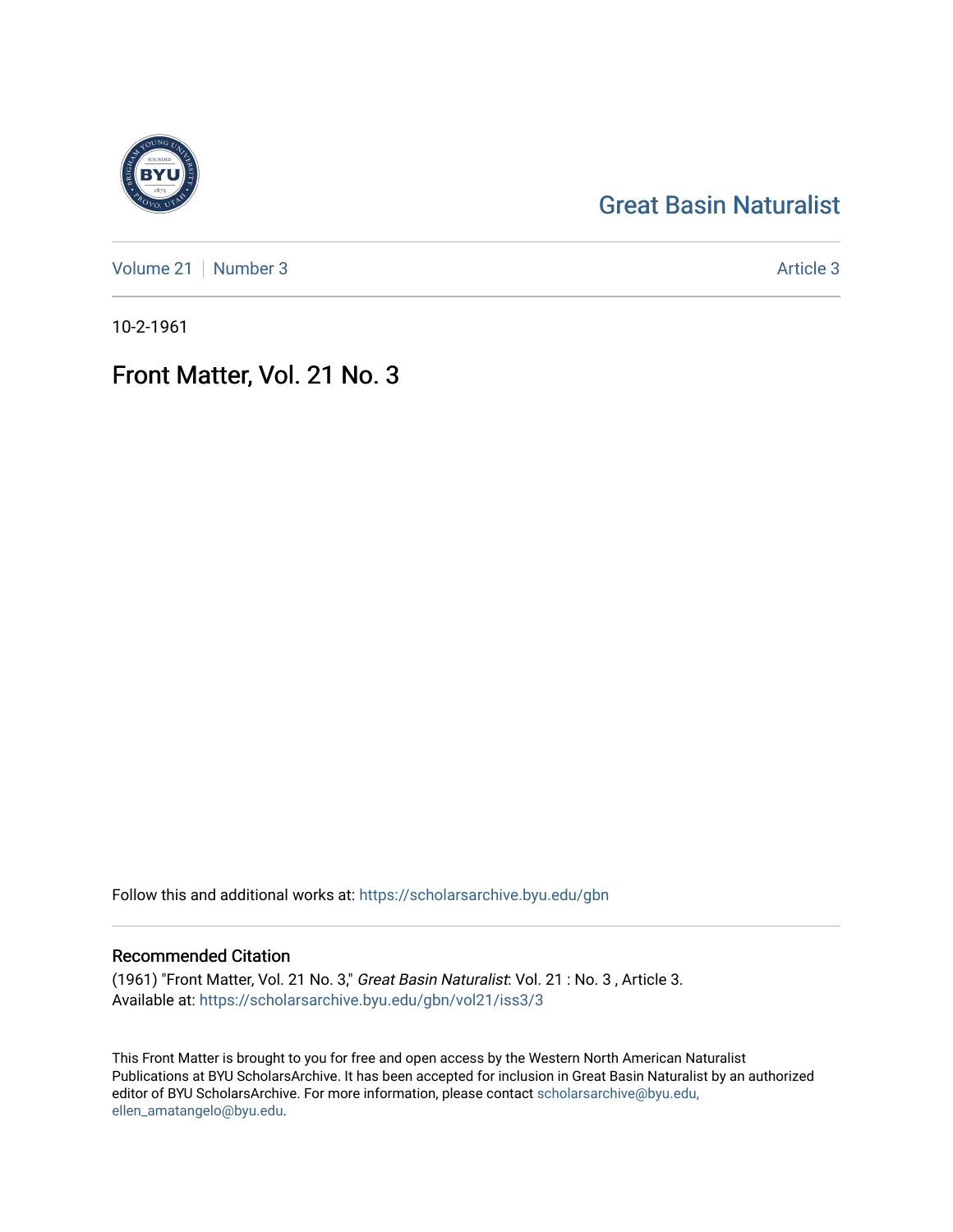# MUS. COMP. ZI The Great Basin TELLGGUTGG

| <b>TABLE OF CONTENTS</b>                                              |    |
|-----------------------------------------------------------------------|----|
| A Review and Key of North American Cinara (Homoptera:                 |    |
| Aphididae) Occurring on <i>Picea</i> . Illustrated. By F. C.          |    |
|                                                                       | 35 |
|                                                                       |    |
| Orthoptera Studies in Nearctic Desert Sand Dunes. Illustrated.        |    |
|                                                                       |    |
|                                                                       |    |
| A Check-list of the Species of <i>Eleodes</i> and Descriptions of New |    |
| Species (Coleoptera-Tenebrionidae). Illustrated, By Vasco             |    |
|                                                                       | 55 |

Volume XXI October 2, 1961 No. 3



PUBLISHED BY Brigham Young University